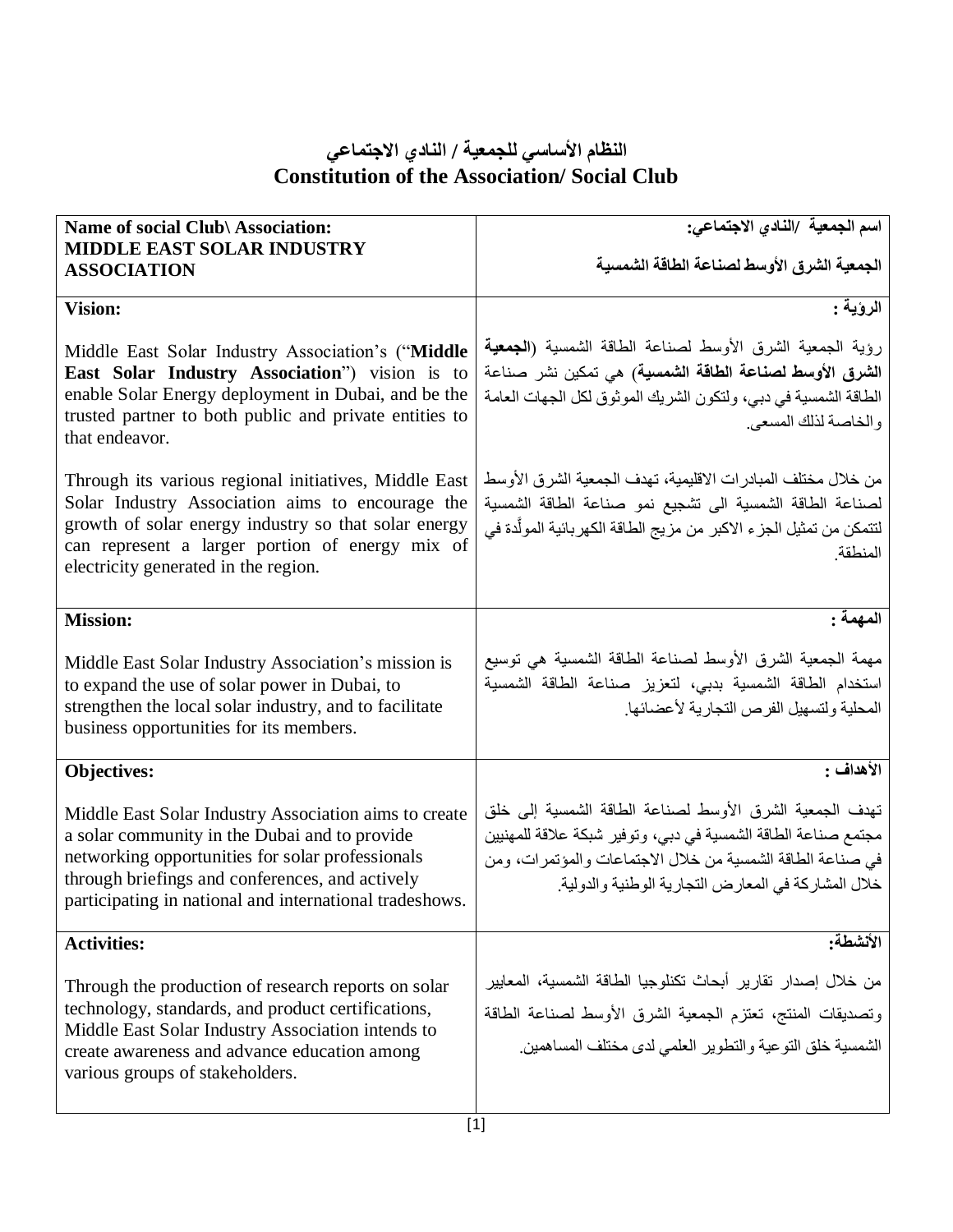| Middle East Solar Industry Association actively<br>publishes white-papers and research reports on topics<br>related to solar technology and policy issues, in<br>collaboration with local universities, other industry<br>associations, education and research institutions,<br>government, and with business related entities.<br>Middle East Solar Industry Association organizes                                                                                                 | تقوم الجمعية الشرق الأوسط لصناعة الطاقة الشمسية بنشر تقارير<br>البيان الأبيض والأبحاث المتعلقة بمواضيع تكنلوجيا وسياسة الطاقة<br>الشمسية وذلك بالتعاون مع الجامعات المحلية، الجمعيات الصناعية<br>ومؤسسات التعليم والبحث، الهيئات الحكومية والتجارية ذات الصلة<br>تقوم الجمعية الشرق الأوسط لصناعة الطاقة الشمسية بتنظيم                                               |
|-------------------------------------------------------------------------------------------------------------------------------------------------------------------------------------------------------------------------------------------------------------------------------------------------------------------------------------------------------------------------------------------------------------------------------------------------------------------------------------|-----------------------------------------------------------------------------------------------------------------------------------------------------------------------------------------------------------------------------------------------------------------------------------------------------------------------------------------------------------------------|
| relevant conferences, and events to enable knowledge<br>sharing, networking and partnership among key Solar<br>/ Renewable energy stakeholders.                                                                                                                                                                                                                                                                                                                                     | المؤتمرات والمناسبات للتبادل المعرفي، التواصل والشراكة بين<br>المساهمين في صناعة الطاقة الشمسية والطاقة المتجددة.                                                                                                                                                                                                                                                     |
| Middle East Solar Industry Association offers advice<br>and input to policy-makers on policies and standards.                                                                                                                                                                                                                                                                                                                                                                       | تقوم الجمعية الشرق الأوسط لصناعة الطاقة الشمسية بتقديم<br>الاستشارة والمساعدة لصناع السياسات والمعايير                                                                                                                                                                                                                                                                |
| <b>Members:</b>                                                                                                                                                                                                                                                                                                                                                                                                                                                                     | الأعضاء:                                                                                                                                                                                                                                                                                                                                                              |
| There are three categories of membership:                                                                                                                                                                                                                                                                                                                                                                                                                                           | هناك ثلاث فئات من الأعضاء:                                                                                                                                                                                                                                                                                                                                            |
| Partner Member;<br>$\bullet$                                                                                                                                                                                                                                                                                                                                                                                                                                                        | العضو الشريك؛                                                                                                                                                                                                                                                                                                                                                         |
| Corporate Member; and<br>$\bullet$                                                                                                                                                                                                                                                                                                                                                                                                                                                  | العضو العامل؛ و                                                                                                                                                                                                                                                                                                                                                       |
| Honorary Member.                                                                                                                                                                                                                                                                                                                                                                                                                                                                    | العضو الفخري.                                                                                                                                                                                                                                                                                                                                                         |
| <b>Board of Directors:</b>                                                                                                                                                                                                                                                                                                                                                                                                                                                          | مجلس الإدارة:                                                                                                                                                                                                                                                                                                                                                         |
| <b>Article - 1:</b> the founding members elects a temporary<br>Board of Directors to in order to choose<br>representatives to complete the procedures of the<br>initial approval. Within three months from the<br>establishment, the Social Center holds a General<br>Assembly meeting and invited all members to elect<br>the members of the Board of Directors by voting. The<br>Board of Directors should be responsible<br>for<br>overseeing the operations of the social club. | <b>مادة (1):</b> يقوم الأعضاء المؤسسين بانتخاب مجلس إدار ة مؤقت<br>لاختيار مندوبين يقومون بإنجاز اجراءات الموافقة المبدئية، وخلال<br>ثلاثة (3) أشهر من تأسيس المركز الاجتماعي يعقد اجتماع الجمعية<br>العمومية ويدعى جميع الأعضاء لانتخاب أعضاء مجلس الإدارة<br>بالتصويت<br>وينبغي أن يكون مجلس الإدارة مسؤولاً عن الإشراف على عمليات<br>النادي الاجتماعي <sub>.</sub> |
| The Board of Directors shall have a minimum of five<br>members and there shall be a maximum of nine<br>members. The members should be of at least 21 years<br>old. The Board of Directors should be resident in the<br>United Arab Emirates, whether a citizens<br>or                                                                                                                                                                                                               | أعضاء مجلس الادار ة في النادي لا يقل عن خمسة ( 5 ) أعضاء<br>وكحد أقصىي تسعة (9) أعضاء ٍ و لا تقل اعمار هم عن ۖ واحد<br>وعشرون (21) سنة. ويجب أن يكون عضو مجلس الادارة مقيما في<br>دولة الإمارات العربية المتحدة، سواء كانوا مواطنين أو وافدين وممن<br>يمتلكون كامل الأهلية المدنية وحسن السيرة والسلوك                                                                |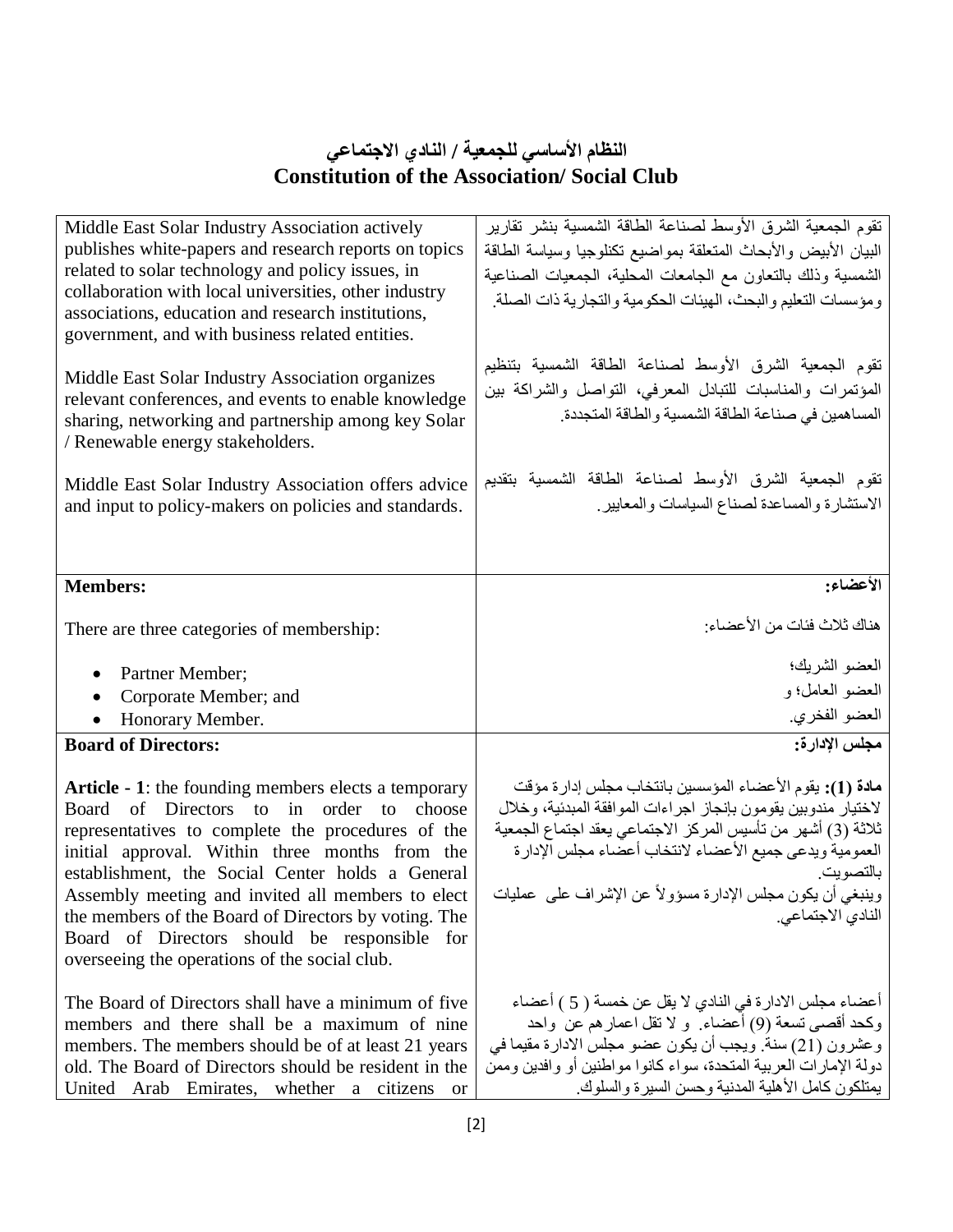| expatriates who enjoys the full civil capacity and                                                        |                                                                        |
|-----------------------------------------------------------------------------------------------------------|------------------------------------------------------------------------|
| good conduct.                                                                                             |                                                                        |
| The Board of Directors consists of:                                                                       | ويتكون أعضاء مجلس الادارة من:                                          |
|                                                                                                           | • الرئيس ؛                                                             |
| President;                                                                                                | • نائب الرئيس؛                                                         |
| Vice President / Program Director;                                                                        | • السكرتير العام؛                                                      |
| <b>General Secretary</b><br>$\bullet$                                                                     | • أمين الخزينة؛                                                        |
| Treasurer;<br>$\bullet$                                                                                   | • مدير الاتصالات والتسويق ؛                                            |
| Marketing & Communications Director;<br>$\bullet$<br>Legal Director;<br>$\bullet$                         | • مدير الشؤون القانونية ؛                                              |
| Membership Director;<br>$\bullet$                                                                         | • مدير ادارة شئون العضوية مدير قسم الابحاث ؛                           |
| Research Director; and<br>$\bullet$                                                                       | •    مدير التنمية والتعاون الدولبي .                                   |
| International Cooperation & Development<br>$\bullet$                                                      | يملك مجلس الإدار ة الحق بما في ذلك على سبيل المثال لا الحصر ،          |
| Director.                                                                                                 | توظيف الامين و الخبر اء الاستشار بين                                   |
|                                                                                                           |                                                                        |
| The Board of Directors has the power to employ                                                            |                                                                        |
| individuals, including but not limited to a secretary                                                     |                                                                        |
| and consultants.                                                                                          | مادة (2): تقوم الجمعية العمومية بانتخاب أعضاء مجلس الإدارة             |
| Article -2: the General Assembly shall elect the<br>Board of Directors by a secret ballot every year, and |                                                                        |
| they might be re-elected for similar periods.                                                             | بالتصويت السري مرة كل سنة، ويجوز إعادة انتخابهم لفترات<br>مماثلة       |
|                                                                                                           |                                                                        |
| The election shall be by a simple majority of the                                                         | يجر ي الانتخاب بأغلبية بسيطة من الأعضاء المصو تين                      |
| Members voting.                                                                                           |                                                                        |
|                                                                                                           | مادة (3) : تسقط العضوية عن عضو مجلس الإدارة في الحالات                 |
| Article - 3: the Board of Directors Membership will                                                       | التالية:                                                               |
| be terminated in the following cases:                                                                     | 1. الوفاة أو الاستقالة                                                 |
| 1- Death or Resignation;                                                                                  |                                                                        |
| 2- If a Director is not re-elected at the Annual                                                          | 2. إذا لم يتم اعادة انتخاب رئيس الجمعية باجتماع مجلس<br>الإدارة السنوي |
| General Meeting;                                                                                          |                                                                        |
| 3- The cancelation of the residence visa (if the                                                          | 3.    إلغاء تأشيرة إقامة رئيس الجمعية (في حال ما كان مقيم              |
|                                                                                                           | بدولة الإمارات العربية المتحدة)، و                                     |
| relevant Director is resident in the UAE); and                                                            | 4. طلب اسقاط عضوية العضو من قبل المهيئة.                               |
| 4- CDA request.                                                                                           |                                                                        |
| <b>Article -4:</b> If anyone of the members apologized for                                                | مادة (4) : إذا اعتذر أحد الأعضاء عن تولَّى منصبه، وجب على              |
| occupying the position, the board of directors has to                                                     | مجلس الإدار ة إجراء النعديل المناسب بعد الموافقة على الاعتذار ،        |
| make the necessary adjustment after the apology                                                           |                                                                        |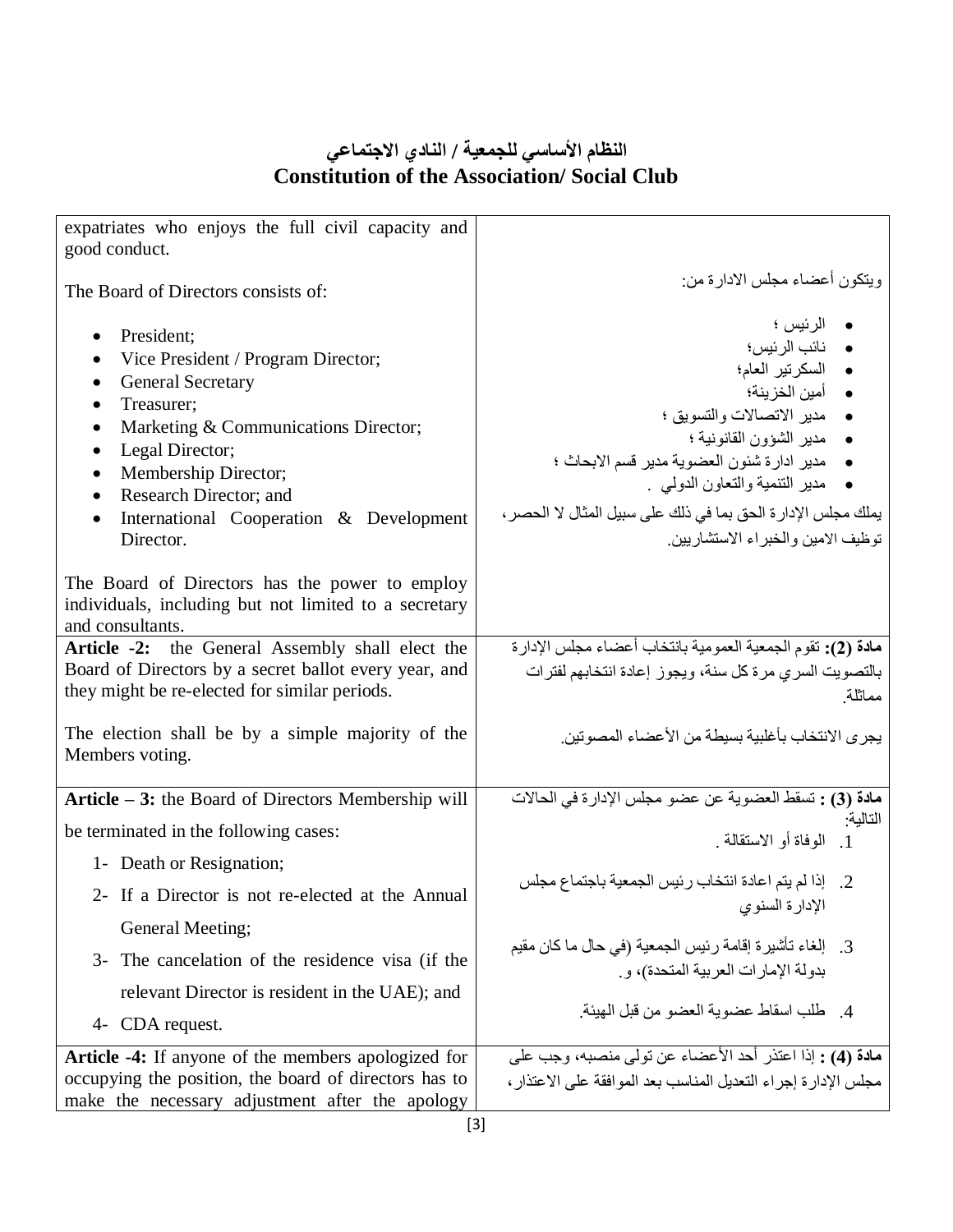| approval; this should be within a week from the date<br>of the apology.                                                                                                                                                                                                                                                                                                                                                                                       | وذلك خلال أسبوع من تاريخ الاعتذار ِ                                                                                                                                                                                                                                                                                          |
|---------------------------------------------------------------------------------------------------------------------------------------------------------------------------------------------------------------------------------------------------------------------------------------------------------------------------------------------------------------------------------------------------------------------------------------------------------------|------------------------------------------------------------------------------------------------------------------------------------------------------------------------------------------------------------------------------------------------------------------------------------------------------------------------------|
| Article -5: the replacement of the any Board of<br>Directors will be appointed through a nomination<br>and election procedure.                                                                                                                                                                                                                                                                                                                                | مادة (5) : يتم تعيين بديل لأي عضو من مجلس الادارة من خلال<br>إجراء الترشيح والانتخاب                                                                                                                                                                                                                                         |
| Article -6: in case of vacancy in some positions for<br>members of Board of Directors for any reason, the<br>succeeding members in votes will be considered for<br>membership in the Board of Directors through a<br>nomination and election procedure. If those members<br>have not been accepted or if they were not available,<br>an invitation to hold an extraordinary General<br>Assembly shall take place for the election to fill these<br>positions. | مادة (6) : إذا خلت بعض المناصب الخاصة بأعضاء مجلس الإدارة<br>لأي سبب من الأسباب ، فإن الأعضاء الناجحين في التصويت لديهم<br>الحق في العضوية في مجلس الإدارة من خلال إجراءات الترشيح<br>والانتخاب فإذا تم رفض هؤلاء الأعضاء أو لم يتواجدوا ، توجه<br>الدعوة لعقد جمعية عمومية غير عادية لإجراء الانتخابات لشغل هذه<br>المناصب. |
| The minimum meetings of the Board of Directors:<br>The first meeting of the Board of Directors should be<br>within a week from the date their election results<br>confirmation as a Board, in this meeting the<br>administrative tasks will be distributed among the<br>members.                                                                                                                                                                              | الحد الأدنى لاجتماعات مجلس الادارة:<br>يعقد مجلس الإدارة أول اجتماع له خلال أسبوع على الأكثر من<br>تاريخ تأكيد نتائج الانتخابات وذلك لإثبات انعقاد المجلس، وخلال هذا<br>الاجتماع يتم توزيع المهام الإدارية بين الأعضاء                                                                                                       |
| The Board of Directors must hold a general meeting<br>as its annual general meeting in the first quarter of<br>each year.                                                                                                                                                                                                                                                                                                                                     | يجب عقد الاجتماع العام السنوي لمجلس الإدارة بالفصل الأول من<br>كل سنة.                                                                                                                                                                                                                                                       |
| The Board of Directors must hold 6 meetings a year<br>at least, upon the request of the President or the<br>Secretary.                                                                                                                                                                                                                                                                                                                                        | يجب على مجلس الإدار ة عقد 6 اجتماعات في السنة على الأقل، بناء<br>على طلب من الرئيس أو السكرتير .                                                                                                                                                                                                                             |
| <b>Managing the Board meeting:</b>                                                                                                                                                                                                                                                                                                                                                                                                                            | إدارة اجتماع المجلس:                                                                                                                                                                                                                                                                                                         |
| The President manages meetings of the Board, and<br>in his absence it is administered by the Vice<br>President.                                                                                                                                                                                                                                                                                                                                               | يقوم الرئيس بإدارة جلسات المجلس، وفي حال غيابهما يتولى<br>السكرتير إدارة الاجتماع                                                                                                                                                                                                                                            |
| <b>Notice:</b>                                                                                                                                                                                                                                                                                                                                                                                                                                                | الإشعار:                                                                                                                                                                                                                                                                                                                     |
| The Board of director's members will be notified of                                                                                                                                                                                                                                                                                                                                                                                                           |                                                                                                                                                                                                                                                                                                                              |
| the meeting before five working days of holding the                                                                                                                                                                                                                                                                                                                                                                                                           | يتم إشعار أعضاء المجلس عن الاجتماع قبل خمسة أيام عمل من                                                                                                                                                                                                                                                                      |
| meeting. In the case of emergency meetings, notices<br>will be in a shorter time and the communication will                                                                                                                                                                                                                                                                                                                                                   | عقده ، أما في حالة الاجتماعات الطارئة يتم الإشعار بوقت أقصر<br>ويتم إجراء الاتصال عن طريق وسائل الاتصال                                                                                                                                                                                                                      |
| be through means of communication.                                                                                                                                                                                                                                                                                                                                                                                                                            |                                                                                                                                                                                                                                                                                                                              |
| Absence:                                                                                                                                                                                                                                                                                                                                                                                                                                                      | الغياب:                                                                                                                                                                                                                                                                                                                      |
| If any board of directors member refuses to attend                                                                                                                                                                                                                                                                                                                                                                                                            |                                                                                                                                                                                                                                                                                                                              |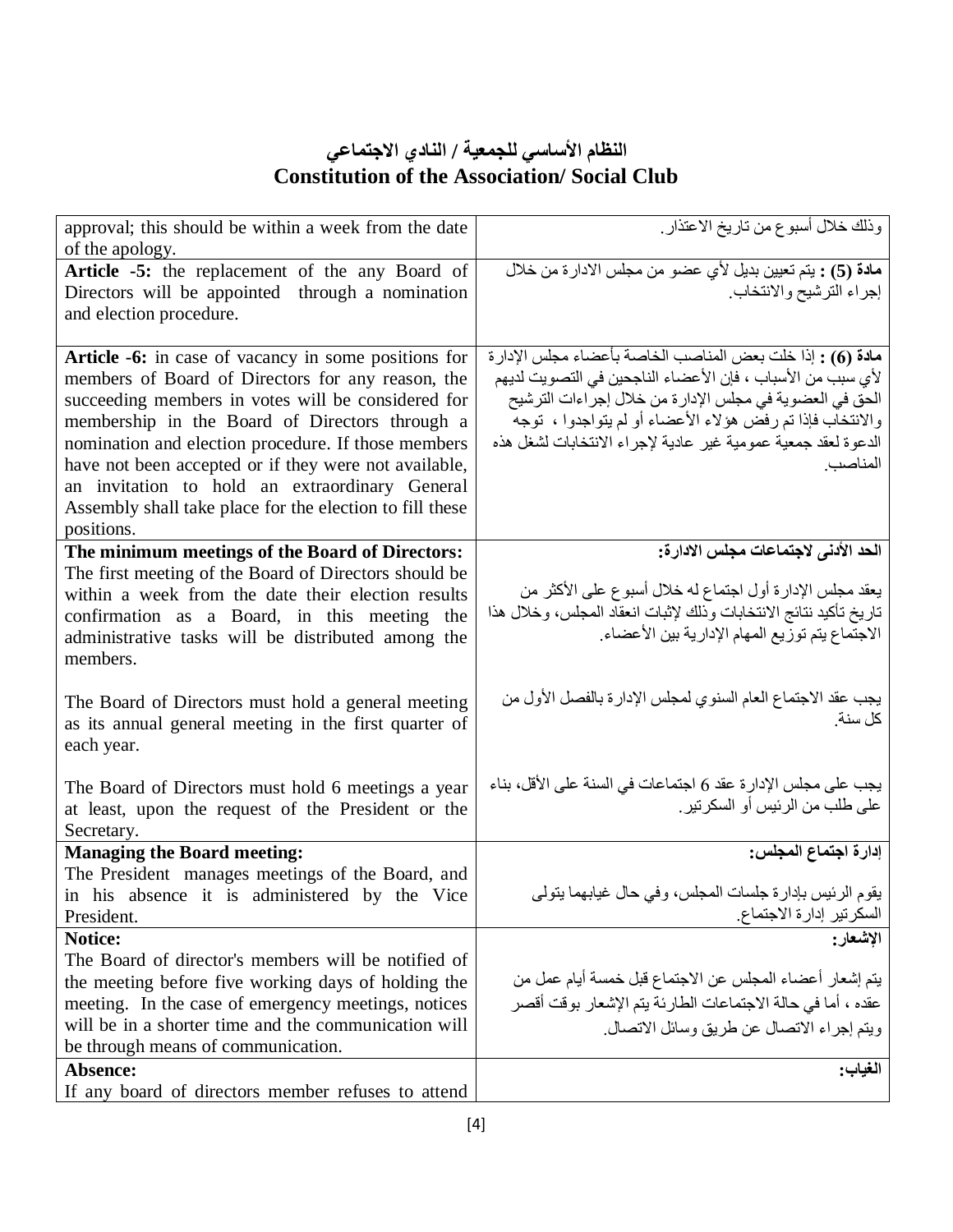| Board Meetings for 3 consecutive meetings, without<br>valid reason, he will be considered resigned | إذا امتنع أي عضو من أعضاء مجلس الإدارة عن حضور 3<br>اجتماعات متتالية من غير عذر مشروع ، فسيعتبر مستقيلا تلقائياً. |
|----------------------------------------------------------------------------------------------------|-------------------------------------------------------------------------------------------------------------------|
| automatically.                                                                                     |                                                                                                                   |
| <b>Minutes of meetings:</b>                                                                        | محاضر الاجتماعات:                                                                                                 |
| The secretary (who may be employed by the Board of                                                 |                                                                                                                   |
| Directors) shall prepare the minutes of meetings and                                               | يقوم السكرتير العام (ويجوز توظيفه من طرف مجلس الإدارة)                                                            |
| the draft will be circulated to the Board of Directors                                             | بإعداد محاضر الاجتماعات ويتم تعميم المسودة لمجلس الإدارة                                                          |
| within five working days after the end of any meeting                                              | للتوقيع عليها وذلك خلال خمسة أيام من انتهاء أي اجتماع .                                                           |
| for approval.                                                                                      |                                                                                                                   |
| <b>Ouorum:</b>                                                                                     | النصاب:                                                                                                           |
| Meeting is legal in the presence of a simple majority                                              |                                                                                                                   |
| of the Board members.                                                                              | يكتمل النصاب القانوني بحضور الأغلبية البسيطة من أعضاء                                                             |
|                                                                                                    | المجلس الإدار ي.                                                                                                  |
|                                                                                                    |                                                                                                                   |
| <b>Accounts:</b>                                                                                   | المحاسبة:                                                                                                         |
| The accounts of the social club will be the                                                        |                                                                                                                   |
| accountability of the Treasurer in addition to:                                                    | تكون حسابات النادي الاجتماعي مسؤولية أمين الخزينة بالإضافة                                                        |
| Collection of all incomes and the money of                                                         | الى:                                                                                                              |
| the club against official receipts and deposit                                                     | •  تحصيل جميع إيرادات وأموال النادي مقابل إيصالات رسمية                                                           |
| all the amounts at the approved bank.                                                              | ويتم إيداعها بالبنك المعتمد.                                                                                      |
| Implementation of the resolutions of the                                                           |                                                                                                                   |
| Board of Directors regarding the financial                                                         | • تنفيذ قرارات مجلس الإدارة من الناحية المالية، والتحقق من                                                        |
| aspects, and verification of compliance with                                                       | مطابقتها لبنود الميزانية واللوائح الداخلية                                                                        |
| the terms of the budget and internal                                                               |                                                                                                                   |
| regulations.                                                                                       |                                                                                                                   |
| Signing with the President or Vice President<br>٠                                                  | • النوقيع مع الرئيس أو نائبه على الشيكات.                                                                         |
| on the cheques.                                                                                    |                                                                                                                   |
| Supervision of the social club accounts, and                                                       | • الإشراف على حسابات النادي الاجتماعي، وحفظ جميع                                                                  |
| ensuring all the documents relating to his                                                         | الأوراق والمستندات التى نتعلق بالشؤون المالية بعهدته بمقر                                                         |
| financial affairs<br>available<br>the<br>are<br>at                                                 | النادي الاجتماعي.                                                                                                 |
| organization.                                                                                      |                                                                                                                   |
| Managing the staff salaries and the various                                                        | ●   صرف مرتبات الموظفين وقوائم المشتريات بمختلف أنواعها .                                                         |
| types of purchases.                                                                                |                                                                                                                   |
| Provides a quarterly financial report to the                                                       | • تقديم النقرير المالي الربع السنوي لمجلس الإدارة للمراجعة                                                        |
| Board of Directors for review and approval.                                                        | والتصديق عليه .                                                                                                   |
| Preparation of the final accounts for the<br>$\blacksquare$                                        | • إعداد الحساب الخنامي للسنة المالية المنتهية ، وإعداد مشروع                                                      |
| financial year ended and the preparation of                                                        | الميز انية للسنة المقبلة وعرضه على مجلس الإدار ة تمهيدا                                                           |
| the budget draft for the coming year and                                                           | لعر ضبه على الجمعية العمو مية السنوية .                                                                           |
| present it to the Board of Directors in order to                                                   |                                                                                                                   |
| pave the way for presentation of the same at                                                       |                                                                                                                   |
| the annual general assembly.                                                                       |                                                                                                                   |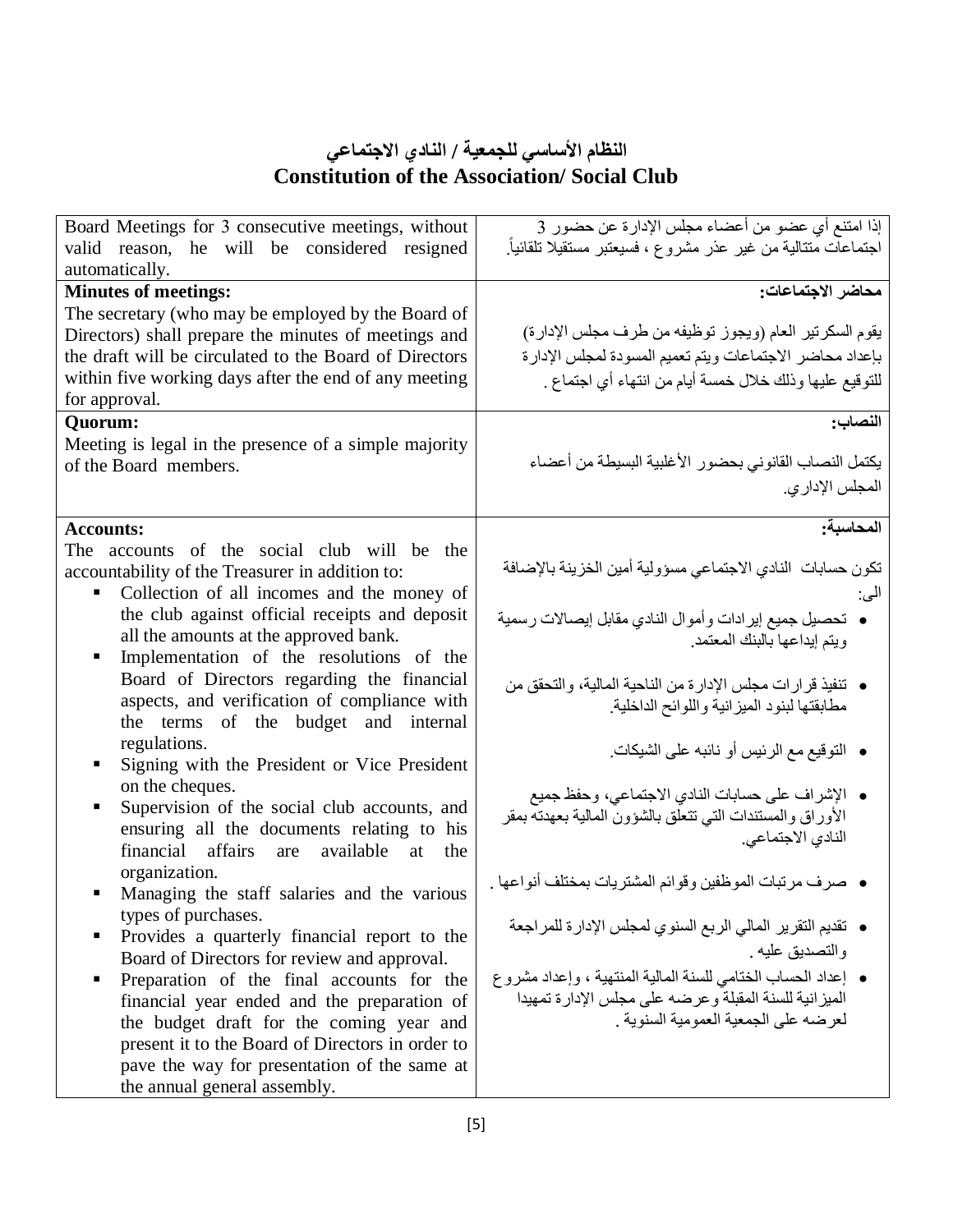| <b>Amendments to the Constitution:</b>                                                                                                                                                                                                                                                                                                                                                                                                                                                                                                                                                                                                                                                                                                                                                                                         | تعديلات على النظام الأساسي:                                                                                                                                                                                                                                                                                                                                                                                                                                                                   |
|--------------------------------------------------------------------------------------------------------------------------------------------------------------------------------------------------------------------------------------------------------------------------------------------------------------------------------------------------------------------------------------------------------------------------------------------------------------------------------------------------------------------------------------------------------------------------------------------------------------------------------------------------------------------------------------------------------------------------------------------------------------------------------------------------------------------------------|-----------------------------------------------------------------------------------------------------------------------------------------------------------------------------------------------------------------------------------------------------------------------------------------------------------------------------------------------------------------------------------------------------------------------------------------------------------------------------------------------|
| Any amendment to the articles of association, the<br>proposals will be submitted to the Board of Directors<br>for review. The general Assembly has the right to<br>accept or reject the proposed amendments. In case of<br>approval by a simple majority of the members of the<br>General Assembly, the proposed amendments shall<br>be presented to the respective regulatory authority for<br>approval.                                                                                                                                                                                                                                                                                                                                                                                                                      | أي تعديل على النظام الأساسي، يتم طرح المقترحات ً على مجلس<br>الإدارة للمراجعة وللجمعية العمومية حق قبول أو رفض التعديلات<br>المقترحة. وفي حال تمت الموافقة عليه على الأقل من قبل الأغلبية<br>البسيطة من أعضاء الجمعية العمومية، يجب عرض التعديلات<br>المقترحة على الهيئة التنظيمية المعينة للتصديق عليها.                                                                                                                                                                                     |
| The duties of office occupants:                                                                                                                                                                                                                                                                                                                                                                                                                                                                                                                                                                                                                                                                                                                                                                                                | واجبات شاغلي المكتب:                                                                                                                                                                                                                                                                                                                                                                                                                                                                          |
| A - President<br>President will chair the meetings of Board of<br>Directors and the General Assembly, and will be<br>responsible for managing the association and carry<br>out all the sound directives. He will represent the<br>centre in all transactions with the public and<br>authorities. Moreover, the President shall have the<br>casting vote and he is authorized to call for a meeting<br>at the time it deems appropriate.                                                                                                                                                                                                                                                                                                                                                                                        | أ۔ الرئيس<br>يتولى رئيس مجلس الإدارة رئاسة اجتماعات مجلس الإدارة<br>والجمعية العمومية ويكون مسؤولأ عن إدارة التجمع والقيام بجميع<br>التوجيهات السليمة فيه وسيكون المركز في التعاملات مع الجمهور<br>والسلطات وكذلك يكون للرئيس الصوت المرجح وهو مخول للدعوة<br>لعقد اجتماع في الوقت الذي يراه مناسباً.                                                                                                                                                                                         |
| <b>B-</b> Vice President<br>Vice President will assist the President in the<br>performance of his duties and will be responsible in<br>the absence of the President and will be responsible<br>for keeping all the records of Members with the<br>names and all other details relating to all members of<br>the Social club. He will also be responsible for<br>preparing the agenda for the meeting of the Board of<br>Directors, other than keeping all records of meetings.<br>And will be responsible for the general management<br>and proper running of the affairs of the organization.<br>He will be responsible for all the assets of the<br>organization, inventory and records. The Vice<br>President shall also be responsible for the events and<br>programs organised. He or she also will call for<br>meetings. | ب۔ نائب الرئيس<br>يقدم نائب الرئيس  المساعدة للرئيس في أداء واجباته ويكون مسؤولأ<br>في غياب الرئيس ويكون مسؤولاً عن حفظ كافة السجلات مع<br>الأسماء وكافة التفاصيل الأخرى المتعلقة بكافة أعضاء النادي<br>الاجتماعي . كما انه سوف يكون مسؤولاً عن إعداد الأجندة لاجتماع<br>مجلس الادارة بخلاف الاحتفاظ بمحاضر كافة الاجتماعات وسوف<br>يكون مسؤولاً عن الإدارة العامة وحسن سير شؤون النادي كما انه<br>سوف يكون مسؤول المخزونات وسجلات قوائم الجرد، كما انه<br>سوف يكون مسؤولا عن عقد الاجتماعات. |
| <b>C- General Secretary</b><br>General Secretary assists the President and Vice                                                                                                                                                                                                                                                                                                                                                                                                                                                                                                                                                                                                                                                                                                                                                | ج- الأمين العام:<br>يساعد الأمين العام الرئيس ونائب الرئيس في أداء واجباتهم، وسيكون                                                                                                                                                                                                                                                                                                                                                                                                           |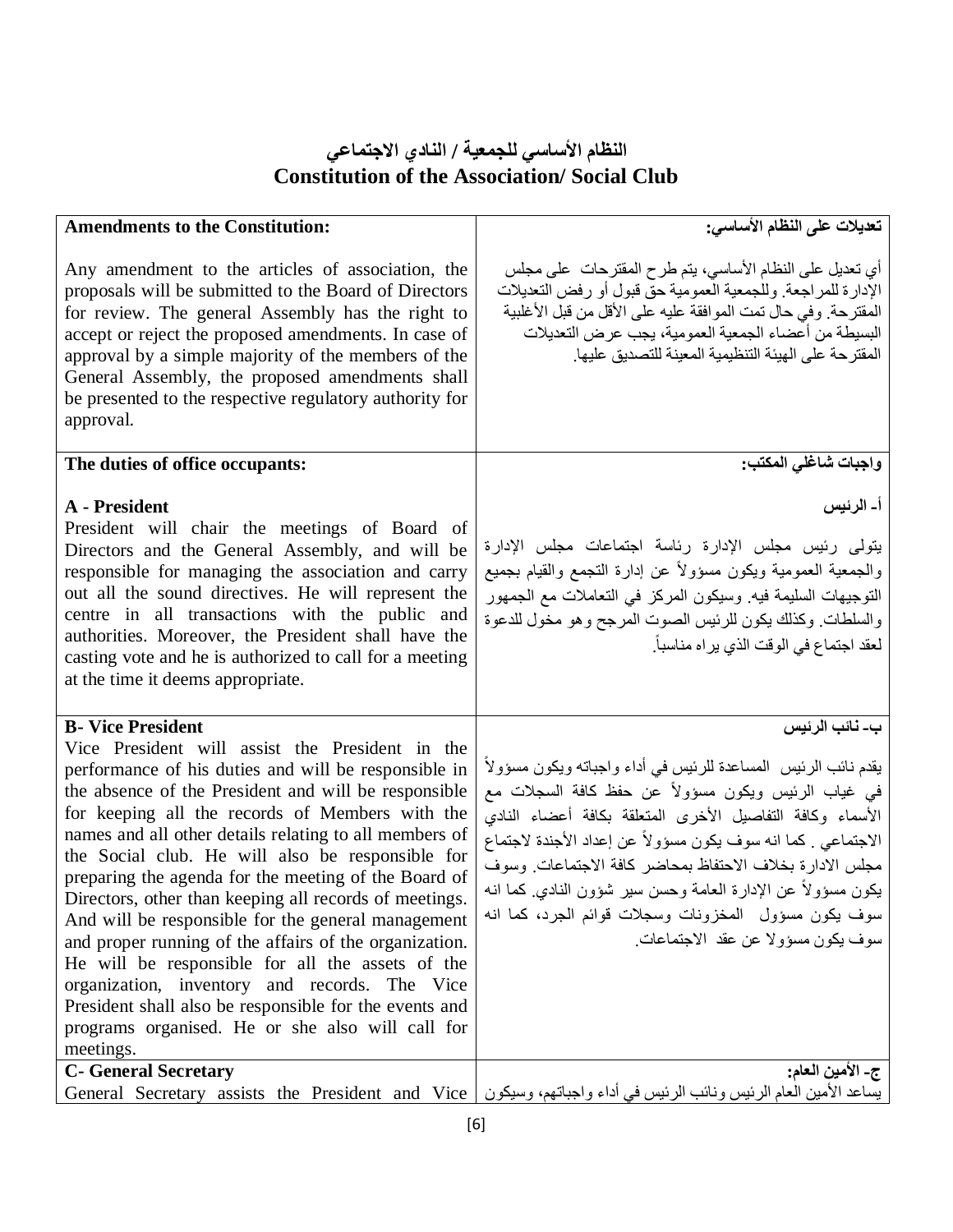| President in the performance of their duties and will    | المسؤول في حال غياب نائب الرئيس بالإضافة إلى دعم السياسة                        |
|----------------------------------------------------------|---------------------------------------------------------------------------------|
| be responsible in the absence of the Vice President.     | المتعلقة بمبادرات صناع السياسات في المنطقة وتعزيز العلاقة معهم.                 |
| In addition, will support the policy related initiatives | تقديم توصيات خاصة بسياسة الطاقة الشمسية / الطاقة المتجددة،                      |
| while keeping a strong tie with the policy makers in     | ودعم تقارير البحوث في ذلك المسعى.                                               |
| the region. Make policy recommendation in solar /        |                                                                                 |
| renewables, and support research report to that          |                                                                                 |
| endeavour.                                               |                                                                                 |
| <b>D</b> - Treasurer                                     | د_ أمين الخزينة                                                                 |
| The Treasurer is accountable for all the financial       |                                                                                 |
| transactions of the organization, payment receipts,      | أمين الخزينة مسؤولا عن جميع المعاملات المالية للنادي الاجتماعي،                 |
| accounting records, financial document retention,        | إيصالات السداد، السجلات المحاسبية والاحتفاظ بالمستندات المالية                  |
| deposit all received funds in the bank.                  | وإيداع جميع الأموال التي وردت في البنك                                          |
|                                                          |                                                                                 |
|                                                          | يجب أن يكون للمدير الذي يشغل منصب امين الصندوق خلفية في                         |
|                                                          | مجال المالية وغير ملزم أن يكون محاسبا <sub>.</sub><br>هـ ــ <b>مدير التسويق</b> |
| <b>E-Marketing &amp; Communications Director</b>         |                                                                                 |
| The Marketing Director shall be responsible for          |                                                                                 |
| liaising with all forms of media and with like-minded    | مدير التسويق هو مسؤولا على تنظيم المناسبات والبرامج التي                        |
| business and community organisations. He or she          | تقيمها الجمعية الاماراتية لصناعة الطاقة الشمسية ¸كما هو أو هي                   |
| shall also be responsible for website, social media      | مسؤول (ة) عن القيام بالاتصال بجميع وسائل الاعلام التبي لمها                     |
| strategy, and any internal or external publications.     | توجهات للأعمال التجارية والمنظمات المجتمعية كما هو أو هي                        |
| The Director Shall also work closely with Vice           | مسؤول (ة) على الموقع الالكترونية الخاص بالجمعية الاماراتية                      |
| President in the management of various programs and      | لصناعة الطاقة الشمسية وعلى كل منشوراتها الداخلية أو الخارجية                    |
| initiatives.                                             |                                                                                 |
| F – Legal Director                                       | و _ مدير الشوون القانونية                                                       |
| The Legal Director shall be responsible for all legal    |                                                                                 |
| matters related to contracts signed by the Company       | مدير الشؤون القانونية مسؤولا عن جميع المسائل القانونية المتصلة                  |
| and for ensuring that the Company complies with all      | بعقود الشركة وضمان النزام الشركة بجميع القواعد والانظمة ذات                     |
| relevant rules and regulations as well as the            | الصلة إضافة إلى المذكرة والنظام الأساسي                                         |
| Memorandum and Articles. He will also support the        | مدير الشركة بمنصب المستشار القانوني يجب أن يكون مسجل بنقابة                     |
| Secretary and Research Director on Policy related        | المحامين المعترف بها، وليس من الضروري أن يكون يمارس المهنة                      |
| initiatives and legal framework.                         | خلال فترة عمله كمدير لمكتب الشركة                                               |
| G – Membership Director                                  | ز __ مدير ادار ة شئون العضوية                                                   |
| The Membership Director shall be responsible for         | المدبر العضو مسؤولا عن نطوير العضوية والخدمات لغاية زيادة                       |
| membership development and services with the goal        | عدد العضوية الاساسية والحفاظ على ذلك ِ هو أو هي سيقوم بتقديم                    |
| of increasing the membership base and the retention      | المساهمات للمجلس لصياغة جدول أعمال مختلف المبادرات من                           |
| thereof. He or she will provide inputs to boards on      | منظور الأعضاء بالإضافة إلى ضمان مستوى عالمي من الرضا عند                        |
| shaping the agenda of various initiatives from           | أفراد العضوية كما يقوم المدير بتقديم المساهمات المتعلقة بالأسواق                |
| members' perspectives as well as ensure high             | فيما يتعلق بجداول الرسوم بمختلف أنواعها                                         |
| satisfaction level in the membership community. The      |                                                                                 |
| Director will also provide inputs on market              |                                                                                 |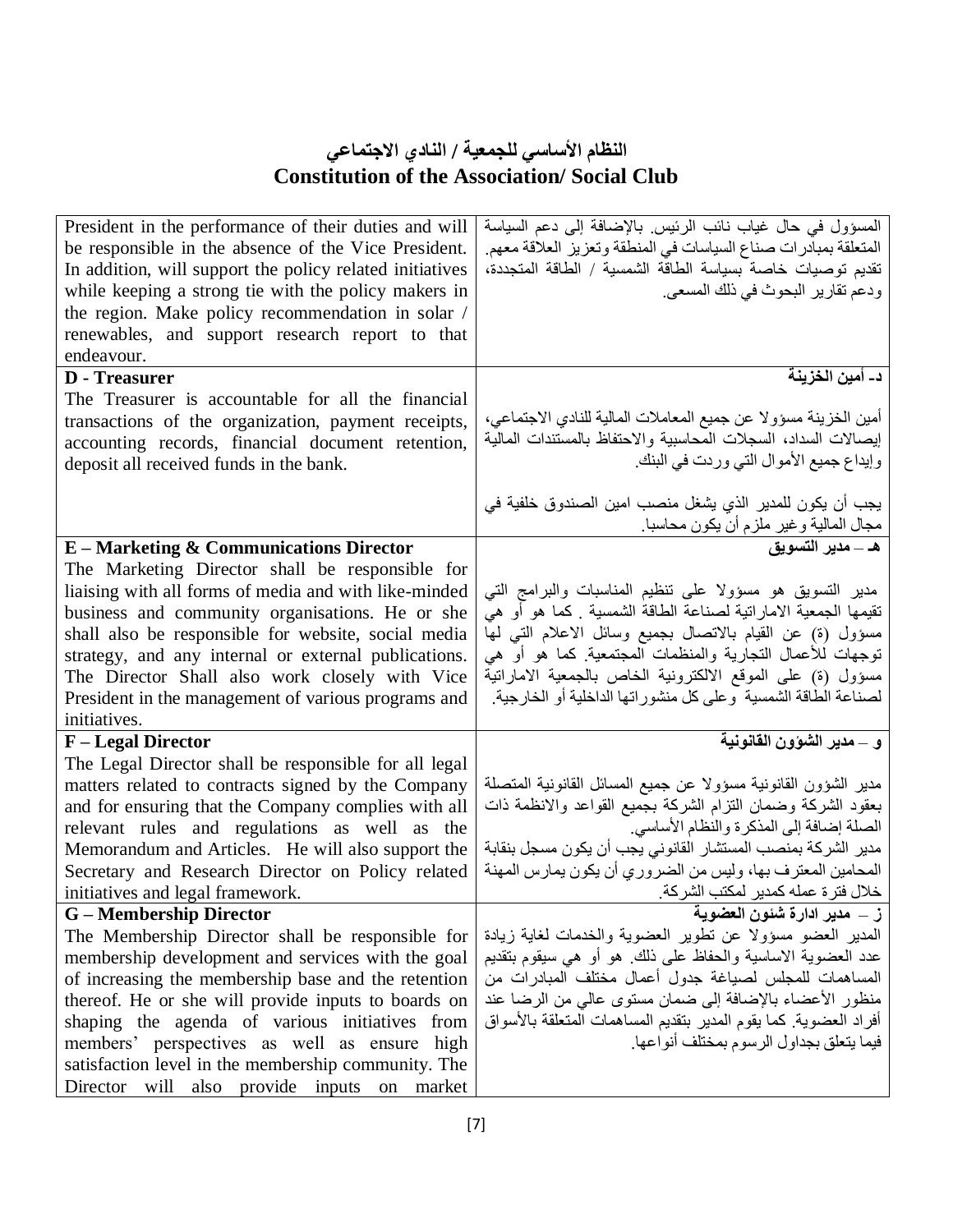| intelligence with regards to fee structures on various                                                                                                                                                                                                                                                                                                                                                          |                                                                                                                                                                                                                                                                                                                                                                      |
|-----------------------------------------------------------------------------------------------------------------------------------------------------------------------------------------------------------------------------------------------------------------------------------------------------------------------------------------------------------------------------------------------------------------|----------------------------------------------------------------------------------------------------------------------------------------------------------------------------------------------------------------------------------------------------------------------------------------------------------------------------------------------------------------------|
| programs.                                                                                                                                                                                                                                                                                                                                                                                                       |                                                                                                                                                                                                                                                                                                                                                                      |
| <b>H</b> – Research Director                                                                                                                                                                                                                                                                                                                                                                                    | ح _ مدير قسم الأبحاث                                                                                                                                                                                                                                                                                                                                                 |
| The Research Director shall be responsible for all the<br>research publications and white paper reports by<br>Middle East Solar Industry Association as well as all<br>matters of a policy research nature, such as technical<br>market<br>analyses,<br>and<br>policy<br>reports,<br>recommendations. Publish research report quarterly<br>as well as establish MESIA as the Thought Leader in<br>the industry. | مسؤولا عن منشورات الأبحاث والبيان الأبيض للجمعية الشرق<br>الأوسط لصناعة الطاقة الشمسية بالإضافة إلى كل المسائل الخاصة<br>بطبيعة أبحاث السياسات من تقارير تقنية، تحليل السوق، والتوصيات<br>المتعلقة بالسياسات ونشر نقارير أبحاث ربع سنوي وكذلك إنشاء<br>ونعزيز مكانة جمعية الشرق الأوسط لصناعة الطاقة الشمسية على<br>أنها الرائد الفكري في مجال صناعة الطاقة الشمسية. |
| I - International Cooperation & Development                                                                                                                                                                                                                                                                                                                                                                     | ط ـــ مدير التنمية والتعاون الدولي                                                                                                                                                                                                                                                                                                                                   |
| <b>Director</b><br>The Director will be responsible to develop<br>relationships as well coordinate and liaison with other<br>leading solar associations, event management                                                                                                                                                                                                                                       | و                                                                                                                                                                                                                                                                                                                                                                    |
| associations, and international organization (i.e.<br>IRENA, WWF, IFC, World bank) to share best<br>practices as well as establish MESIA as a leading<br>solar association / voice of MENA solar sector.                                                                                                                                                                                                        | المدير مسؤولا عن تطوير العلاقات وكذلك التنسيق والاتصال<br>بجمعيات الطاقة الشمسية الاخرى، الجمعيات الدولية (أي ايرينا،<br>الصندوق العالمي للطبيعة، مؤسسة النمويل الدولية، البنك العالمي)<br>وذلك للاطلاع على أفضل الممارسات فضلا عن أنه مسؤولا عن<br>جعل من جمعية الشرق الأوسط لصناعة الطاقة الشمسية الرائدة<br>وصونا للشرق الأوسط وشمال إفريقيا في هذا القطاع        |
| <b>Sub-committees:</b><br>The Board of Directors may appoint sub-committees<br>for special and specific purposes that contain a<br>number of members, which is appropriate and<br>necessary. Such committees should be terminated<br>after achieving its goal for which it was formed or at<br>the end of the period of their appointment.                                                                      | اللجان الفرعية:<br>يجوز لمجلس الإدارة تعيين لجان فرعية لأغراض خاصة ومحددة<br>وتحتوي على عدد من الأعضاء الذي يعتبر مناسباً وضرورياً ِ يجب<br>أن تنتهي هذه اللجان بعد بلوغ الهدف الذي من أجله تكونت اللجنة<br>الفر عية أو عند انتهاء فترة تعيينهم.                                                                                                                     |
| Office period:<br>Any Board of Directors will not be eligible to hold<br>the Board of Director Position for more than four<br>consecutive terms.                                                                                                                                                                                                                                                                | مدة المكتب:<br>أي عضو من أعضاء مجلس الادارة لن يكون مؤهلاً للاحتفاظ بنفس<br>المنصب لأكثر من 4 مر ات متتالية.                                                                                                                                                                                                                                                         |